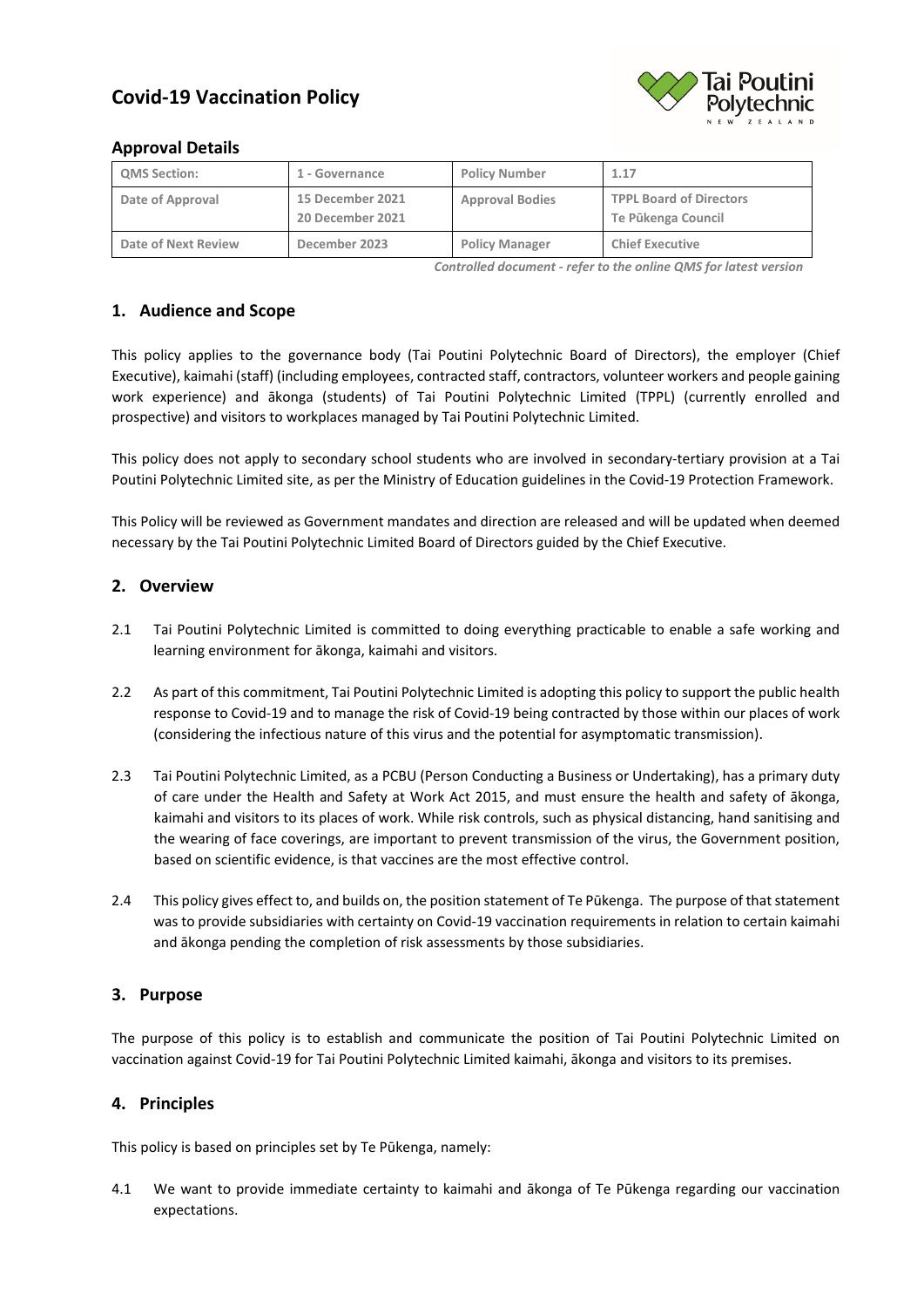- 4.2 We want to take a risk-based approach that appropriately strikes the balance between inclusion and equity for ākonga and our health and safety obligations for all.
- 4.3 We accept that a risk-based approach may lead to different positions by subsidiaries in exceptional circumstances in order to meet the needs of their communities, iwi aspirations and the requirements of any Covid-19 laws and regulations.
- 4.4 We encourage and support pro-active measures by subsidiaries and early interventions where a high risk of transmission exists.
- 4.5 We will take a partnership approach to strongly encourage everyone in Aotearoa to be fully vaccinated.
- 4.6 We will collect and retain only the personal information needed to satisfy the intent of this statement (and underlying positions taken) and will do so in accordance with the Privacy Act 2020.
- 4.7 We accept that any policy needs to be flexible enough to adapt to the rapidly changing Covid-19 environment in New Zealand.

# **5. COVID-19 Vaccination Policy Context**

- 5.1 The legislative and regulatory environment relating to Covid-19 is evolving rapidly and so there is uncertainty. This policy has been prepared in that context.
- 5.2 Of relevance to the tertiary sector are:
	- a. the Covid-19 Public Health Response (Vaccinations) Order 2021 (**Vaccination Order**) made under Covid-19 Public Health Response Act 2020;
	- b. the risk assessment guidance produced by WorkSafe;
	- c. the vaccination assessment tool introduced by regulations under the Covid-19 Public Health Response Act 2020;
	- d. such further directives that may be issued by the Government.
- 5.3 This policy is supported by risk assessments, where such are required.
- 5.4 Risk assessments have been based on the need for kaimahi and ākonga to have confidence they can attend premises as safely as practicable.
- 5.5 The practical reality is that:
	- a. kaimahi and ākonga co-exist in an environment where there are learning spaces, retail spaces and hospitality spaces; and
	- b. dividing campuses and/or programme delivery into groups that are vaccinated or unvaccinated is not feasible; and
	- c. the premises are such that members of the public can have access to property and in some cases, to buildings.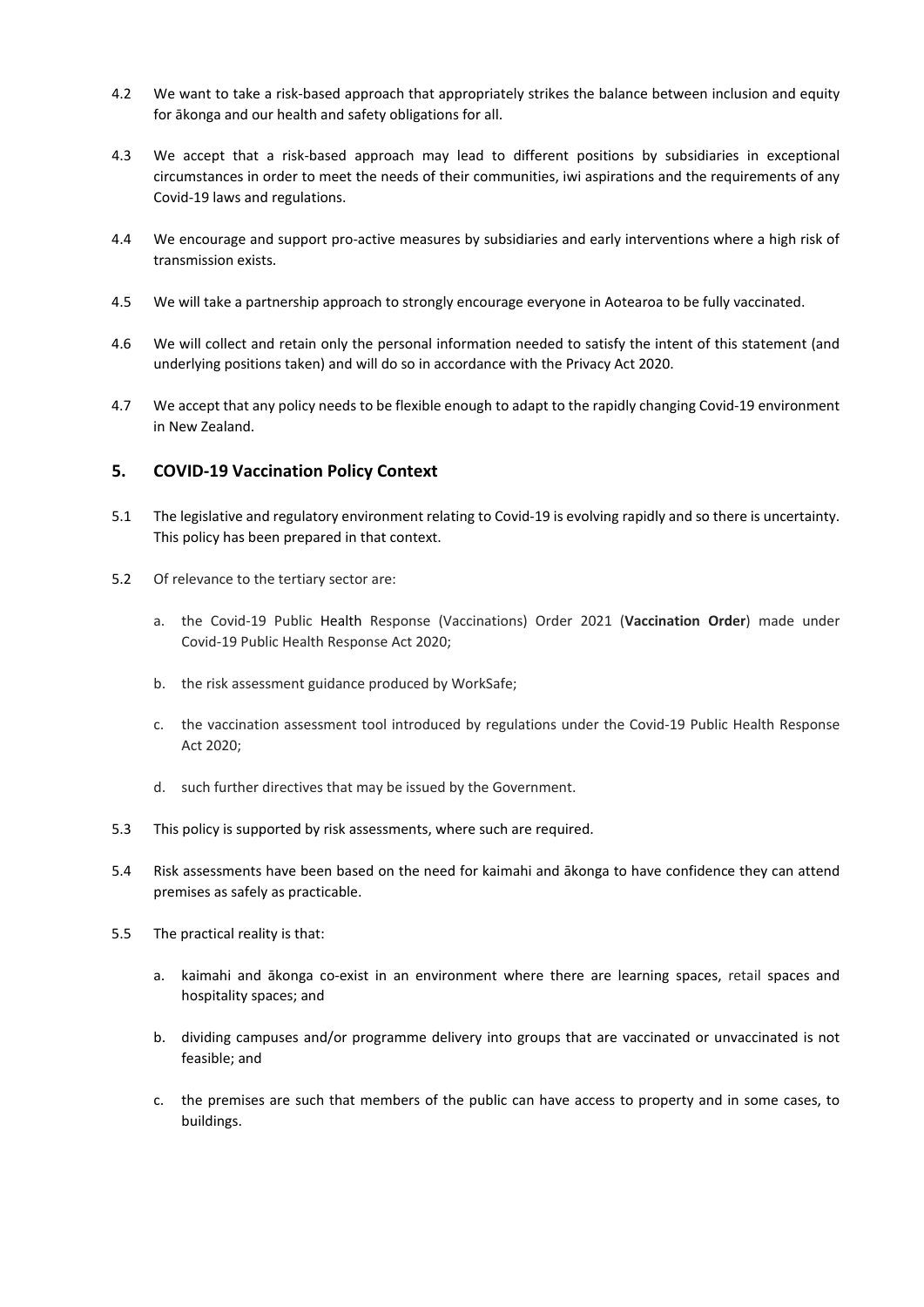# **6. Covid-19 Vaccination Policy**

- 6.1 Only kaimahi, ākonga, visitors and contractors, who are vaccinated (and can provide evidence of such), are permitted onsite; this being to the premises of Tai Poutini Polytechnic Limited.
- 6.2 Non-disclosure of vaccination status will be reasonably deemed to mean not vaccinated.
- 6.3 The Chief Executive may approve a variation to policy 6.1 when an approved risk assessment identifies a low risk to kaimahi, ākonga and visitors.
- 6.4 For kaimahi and ākonga, who do not need to come onsite, vaccination is required:
	- 6.4.1 if part of their role or learning requires that they attend the premises of a placement provider or other third party who requires visitors to be vaccinated.
	- 6.4.2 if their programme of study falls within scope of the Vaccination Order (or such other legislation as requires vaccination).
	- 6.4.3 if a risk assessment otherwise supports vaccination. (Note: This requirement applies in relation to current and future kaimahi and ākonga).
- 6.5 Records of vaccination status will be held in accordance with the Privacy Act 2020 and any applicable Government directives.

#### **Affected kaimahi**

- 6.6 For any kaimahi, who is unvaccinated, Tai Poutini Polytechnic Limited will:
	- 6.6.1 engage in a review process that gives all parties full understanding of the other parties' considerations and concerns;
	- 6.6.2 support the kaimahi to get vaccinated if vaccination is the agreed option;
	- 6.6.3 genuinely consider redeployment, if available, when vaccination remains unacceptable to the kaimahi but necessary for Tai Poutini Polytechnic Limited;
	- 6.6.4 provide paid notice where redeployment is not possible.
- 6.7 For any kaimahi who is unvaccinated, Tai Poutini Polytechnic Limited may serve paid notice if redeployment is neither viable for Tai Poutini Polytechnic Limited or agreeable to the kaimahi. The kaimahi will be given reasonable opportunity to challenge the decision and present a feasible alternative.

#### **Enrolled ākonga**

- 6.8 Circumstances will vary for each ākonga unable to complete their course due to this policy or because of a requirement of a third-party placement provider. Accordingly, it is not possible, nor appropriate, to present a definitive policy to cover each circumstance.
- 6.9 Decisions will be made by the Chief Executive having regard to:
	- 6.9.1 the options that can realistically be offered to an ākonga in that scenario;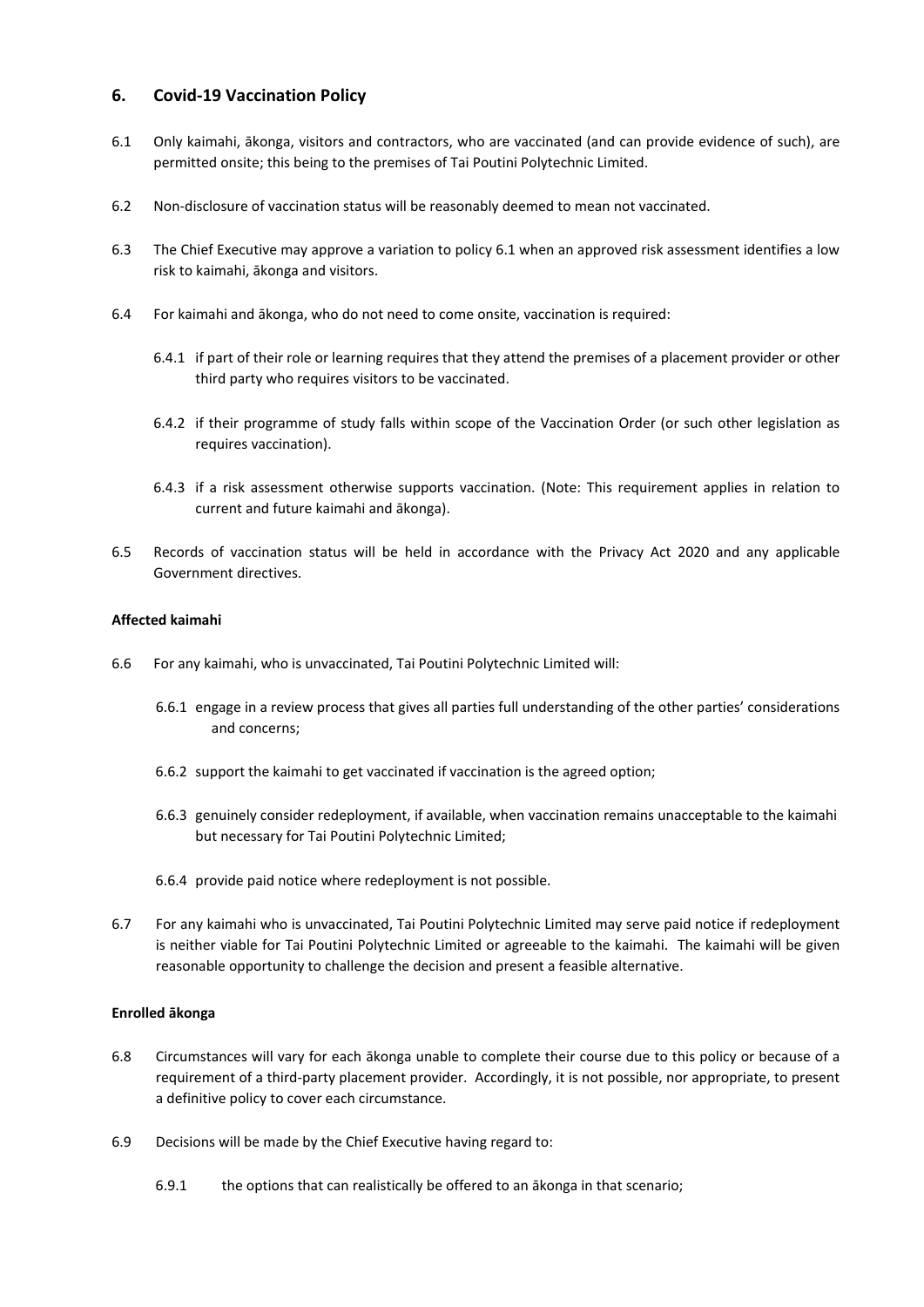- 6.9.2 the relevant programme in which an ākonga is enrolled;
- 6.9.3 the stage an ākonga is at and the possibility of that ākonga being able to successfully enter the workplace if they continue to pursue that programme of study;
- 6.9.4 the current terms and conditions of enrolment relating to an ākonga.
- 6.10 When determining whether an exception can be made, the following criteria must be referenced:
	- 6.10.1 can an exemption be safely granted?
	- 6.10.2 will an exemption contravene or undermine any legislative mandates?
	- 6.10.3 can affected ākonga transfer into online learning (bearing in mind that limited resources do not enable dual modes of delivery once there is a return onsite)?
	- 6.10.4 is continuation in the particular course of learning practical or in the best interests of the ākonga in light of the limitations on future employment options in that field?
	- 6.10.5 what options have been discussed?
- 6.11 Where an opportunity to transfer to another programme is feasible, Tai Poutini Polytechnic Limited will transfer the fees paid (or payable) in the semester of transfer towards that programme. Any deficit will be payable by the learner. Any excess will be held as a credit.
- 6.12 In relation to requests for refunds, the default position is that refunds will be assessed in accordance with the Policy on Student Fees Policy. Should the request be based on exceptional circumstances, the position is that a choice not to be vaccinated is not an exceptional circumstance as it is a matter within the control of the ākonga.

# **7. Links to Other Documents**

#### **Related Policies**

- 1.10 TPP Policy on Student Fees
- 1.14 TPP Policy on Health and Safety

# **8. Reference Legislation**

- Privacy Act 2020 (Section 22, Information Privacy Principle 1)
- Education and Training Act 2020
- COVID-19 Public Health Response Act 2020
- Health and Safety at Work Act 2015 (primary duties of PCBUs)
- Human Rights Act 1993 (Sections 21, 22, 29, 38, 39(2)(b) and (2A)(b), 40, ) 41(2) and (3), 57, 60 (2) and (3))
- New Zealand Bill of Rights Act 1990 (sections 5, 11)
- Employment Relations Act 2000
- Public Service Act 2020 (Section 95(a))

# **9. Associated Documents**

- Te Pūkenga Position Statement on Vaccinations
- [COVID-19 Protection Framework](https://covid19.govt.nz/assets/COVID-19-Protection-Framework/COVID-19-Protection-Framework-22-October-2021.pdf)
- COVID-19 Public Health Response (Vaccinations)